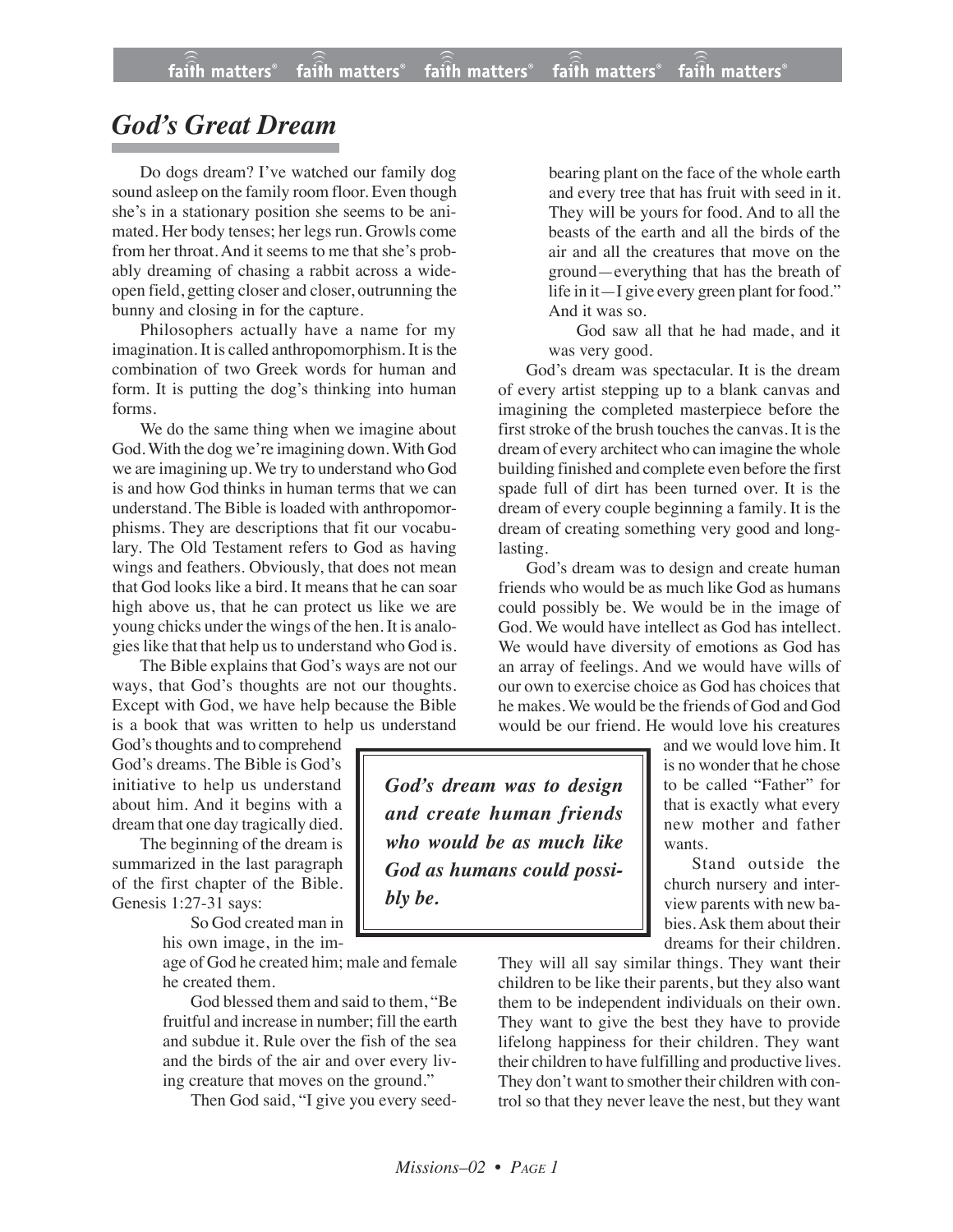to be close friends and share mutual love long after the babies have become adults.

That was God's dream when he gave life to his children, Adam and Eve, and provided a lovely home for them in a place called Eden. God's human children were given a paradise to enjoy. They had the best of everything on the land, in the water and in the air. Food was plentiful. It wasn't just that they were driven by their curiosity, although God made them to be curious, but God provided all of the stimuli for intellectual growth. He gave to them power and authority over this magnificent creation that he had designed. And best of all, God was their very best friend. He talked to them often. Their communication was frequent and sweet.

Sometimes I think that we today are so far removed from paradise that it is really impossible for us to imagine what paradise would be like. We wonder what life today could have been or would have been had that paradise continued. The Bible never actually says because the Bible is a book that deals with realities more than about what might have been.

I imagine that paradise would have expanded to include us all. Our world would be free from violence, sickness and death. The environment would be as pristine and perfect as the day God created the earth. Our intellectual growth would far surpass anything that modern education has ever provided. Happiness would be greater than anything we could possibly imagine. We would all be everything we were meant to be and God would still be able to say that everything is "very good". God's dream would have come true.

But God's dream died. Paradise was lost. That is something we can understand because it has happened to us all. There is not a single one of us who has not been disappointed in some dream that we have had that never came true or that died too soon. For some, it is the dream of a career that never developed. For many, it is the shattered dream of a broken relationship. We thought that person would be our very best friend for the rest of life. We thought we would be lovers until the day we died, but it didn't happen. Perhaps it was a marriage that began with love and turned to hate. Or it was investments that were supposed to make us rich but left us poor, surgery that was supposed to cure the pain and instead left us disabled, pregnancies that were supposed to bring children but ended in miscarriages or lovable little babies who grew up to totally break their parents' hearts. Yes, we understand a bit about dreams that die or are broken.

God's dream died when Adam and Eve turned it into a nightmare. It is described in a single line in the New Testament in Romans 5:12 where it says, "Sin entered the world through one man, and death through sin, and in this way death came to all men, because all sinned."

Sin was the virus from hell. It was like the epidemics that are described in novels and movies. It is like the fear that is struck from medical journals and press releases about the possibility of new stains of contagious diseases that are beyond the cure of modern medicine. We realize that ancient plagues could once more sweep the globe. Physical contact or even a sneeze or a breath will pass the virus from person to person. Husbands infect wives and mothers pass the illness along to their children.

God's dream shattered with a virus of the soul called sin.

Sometimes I hear people speak angry words against God because life is not the way they hoped and dreamed it would be. They speak as if God were somehow cruelly satisfied with human misery and evil. That is not the way it is at all. No one is more disappointed than God. Our very best dreams were his dreams. Our highest hopes were his hopes.

We humans have been dreaming of rebuilding paradise ever since the Garden of Eden. In fact, Wooddale Church is in a town called Eden, out on the prairie, where we dream of making lives ideal, of building homes and having families and careers in a new Eden all over again. But we know from experience that it is not within our power to recreate that which was lost.

The good news is that God has dreamed again. It is not a dream of wiping the slate clean and starting all over again. It is a dream of people redeemed. It is God's dream of getting back the sinners he has lost.

Most of the Bible is about God's new dream, but it is summed up in just one line of the New Testament in II Peter 3:9: "(God) is patient with you, not wanting anyone to perish, but everyone to come to repentance." It is the repeated good news of the gospel of Jesus Christ in John 3:17 where it says, "God did not send his Son into the world to condemn the world, but to save the world through him." And then in John 10:10 where Jesus said, "I have come that they may have life, and have it to the full."

The central theme of the Bible is God's dream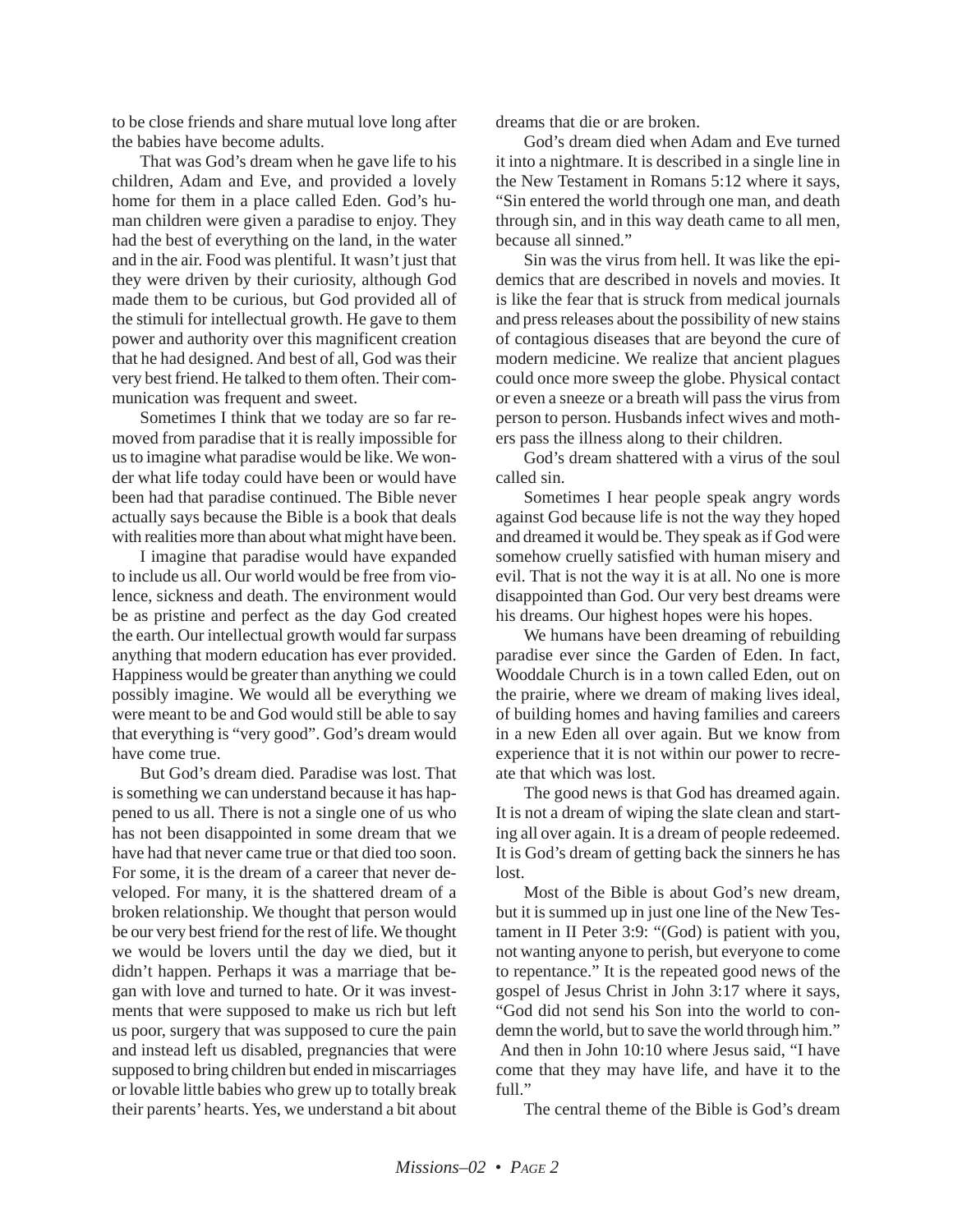of getting back all that he lost. God's dream is to regain the close relationship with us humans with an antidote to the virus of sin. That antidote was made from the only person immune to sin—Jesus. Through his blood, humans can be cured and live forever instead of dying forever. The gospel is the good news that Jesus stepped up to the cross and gave his lifeblood for us to be cured and saved from sin.

The rest of God's dream is that we will live forever in the kind of right relationship that God intended for us in the original dream. God's desire is for us to renounce sin, to be infused by faith with the power of the blood of Jesus Christ and to begin living the right way so that we can spend forever with him in heaven in a paradise that is regained.

There are two parts to making God's new dream come true, at least from our side. Number One is that we are recipients and Number Two is that we are participants. As recipients we say "yes" to Jesus Christ and become Christians. As participants we share in making God's dream come true by helping others become Christians.

Wooddale Church is about both. We seek to help everyone receive Jesus Christ and personally experience God's dreams. We seek to participate with God and each other in helping unbelievers become Christians.

One of the evidences of being a Christian is sharing God's dream. For a person to say, "I be-

*selves.*

liever in God; I love God; I am a Christian" but not share God's dream for others to become Christians is terribly inconsistent. In the People's Republic of China there are about 28,000 new Christians per day. More people are becoming Christians in China than any other place in the world. And

probably more people are becoming Christians there every day than at any other time in history. The church there has had to define very clearly who was a Christian and who was not. So they came up with seven essential elements to identify who was really is a Christian. One of those seven elements is that a person must evangelize. So they would say that if someone does not actively participate in the fulfillment of God's dream to bring other people to Jesus Christ then that person is really not a Christian at all.

Another way to think of our part in evangelism is as an investment. Imagine if we could know for certain that a stock would skyrocket in value over the next ten years. Every dollar invested will return \$1000. It's a sure thing. It will happen whether we invest or not. What would you do? I know what I would do. I would scrounge up every dollar I could find and invest it in that stock.

The dream of God is a sure thing. God will win millions of people to Jesus Christ whether we invest or not. And the returns will last for all eternity. What should we do? I think we should invest our interests, time and other resources into God's enterprise!

Another way of thinking about all of this is to compare to our own dreams. What are your personal dreams for your life? For many of us they are dreams about education, jobs, relationships, marriage, children, houses, health, retirement and long life. Do we expect God to invest in our dreams? Of course we do! We pray for God's help all the time. We want God to help make our dreams come true.

Fair's fair. We should also be interested and invested in God's dreams! True Christianity is coming to God with our hurts, needs, sins, prayers and dreams. But it is also serving God, giving to God, doing what God asks us to do and dreaming God's dreams along with him. It is participating with God in what he seeks to do.

There is an amazing supernatural mystery to

*Those who share in God's dreams and focus on others enormously benefit them-*

how all this actually works. I'm not sure that I understand it, much less that I can explain it. But I have seen it a thousand times or more. It is that those who center their lives on themselves and their needs lose out. Those who share in God's dreams and focus on others enormously benefit

themselves.

The same goes for the church as a whole. There is a constant temptation to focus on our need, our programs, our people and our buildings. But if we neglect God's dreams and those outside the church we become the losers when we could have been winners on God's team.

Let me tell you about my Uncle Herbert. Uncle Herbert lived with our family until his death many years ago. He was 88 years old when he died.

Uncle Herbert was a British immigrant to the